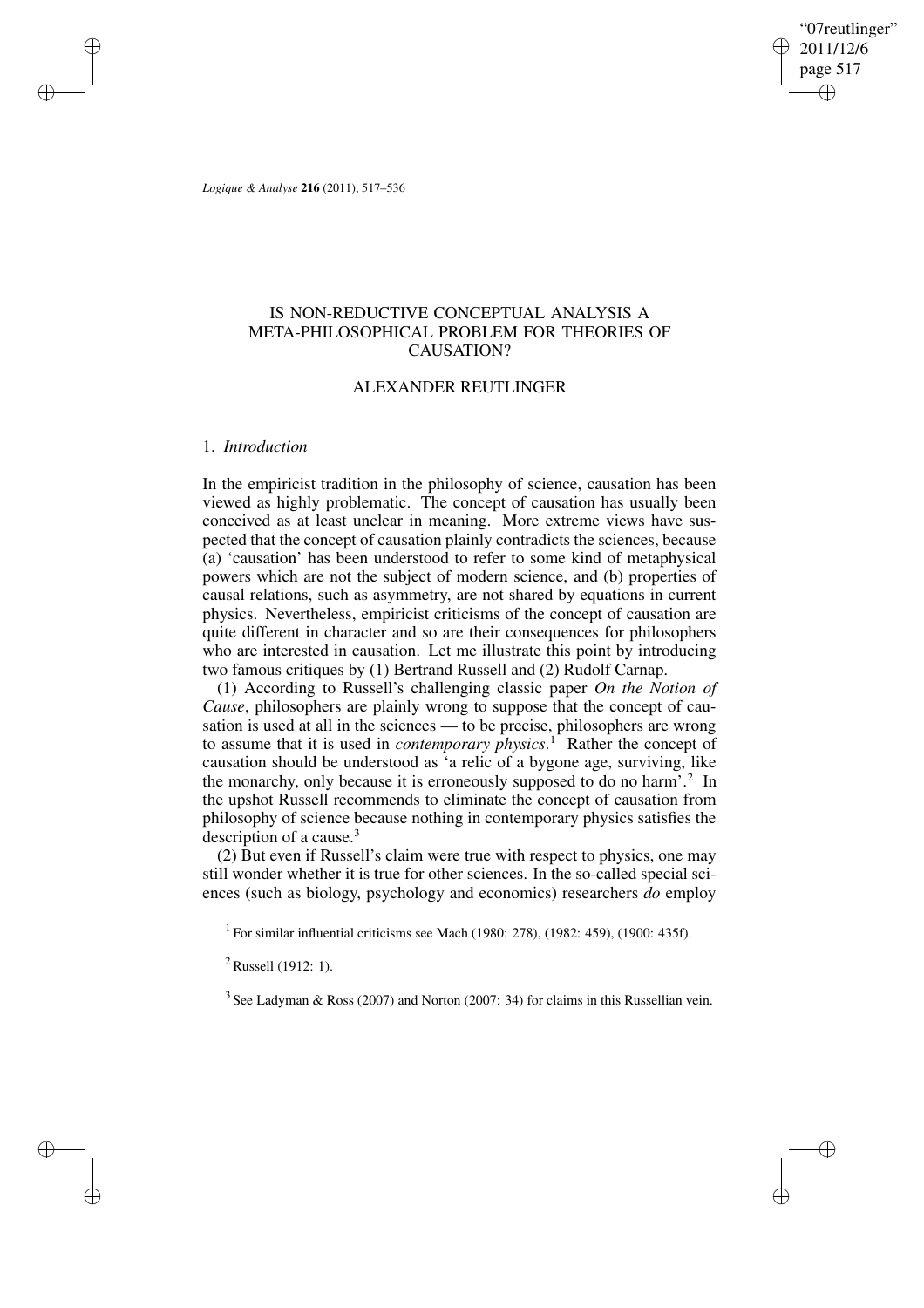"07reutlinger" 2011/12/6 page 518 ✐ ✐

✐

✐

### 518 ALEXANDER REUTLINGER

causal notions in their work.<sup>4</sup> If one accepts that at least in the non-physical sciences causal notions are commonly used, then philosophers of science have to meet the following challenge that Carnap describes in his *An Introduction to the Philosophy of Science*:

One of the most important tasks of philosophy of science is to analyze the concept of causality and to clarify its meaning. [. . .] What does a scientist mean when he says that event b was caused by event  $a$ ? He might mean that event  $a$  'brought about' or 'produced' event b. So you see, when he tries to explain the meaning of 'cause', he falls back to such phrases as 'bringing about', 'bring forth', 'create', and 'produce'. Those are metaphorical phrases, taken from human activity. [. . .] It is not a very satisfying answer to the question: 'What does it mean that one event caused the other?'<sup>5</sup>

Carnap's view on the problems of causation clearly differs from Russell's claims about causation, because Carnap accepts that 'causation' is a part of scientific language. At the same time Carnap maintains an empiricist suspicion against the concept of causation: The concept of causation is too unclear to be accepted as a primitive concept. Instead 'causation' should be analyzed. In other words, the philosophical project of analyzing the concept of causation arises from (a) the unclear meaning of the concept of causation, (b) the fact that this concept is commonly used in scientific practice and (c) the idea that philosophy has the duty to clarify imprecise scientific notions by the means of conceptual analysis (in the sense of a more precise definition of the meaning of a concept). Note that the analysis of the meaning of causation has to fulfill a certain requirement: the analysis has to be *reductive* in order to be illuminating. Analyzing the concept of causation in a reductive way consists in providing necessary and sufficient truth condition for causation in *acausal* terms, i.e. by using a vocabulary that is free of any causal notions. The metaphors of bringing about and production that Carnap mentions clearly fail to satisfy the requirement of a reductive analysis of the concept of causation. The vocabulary, which is used to analyze the concept of causation reductively, contains terms that are unproblematic (or at least better understood than the *analysandum* itself). In the empiricist tradition such terms are, for instance, fact, event, law of nature, probabilistic

✐

✐

✐

<sup>&</sup>lt;sup>4</sup> See Williamson (2005) and Hitchcock (2007) for statistics of the use of causal notions in scientific journals.

<sup>5</sup> Carnap (1966: 189).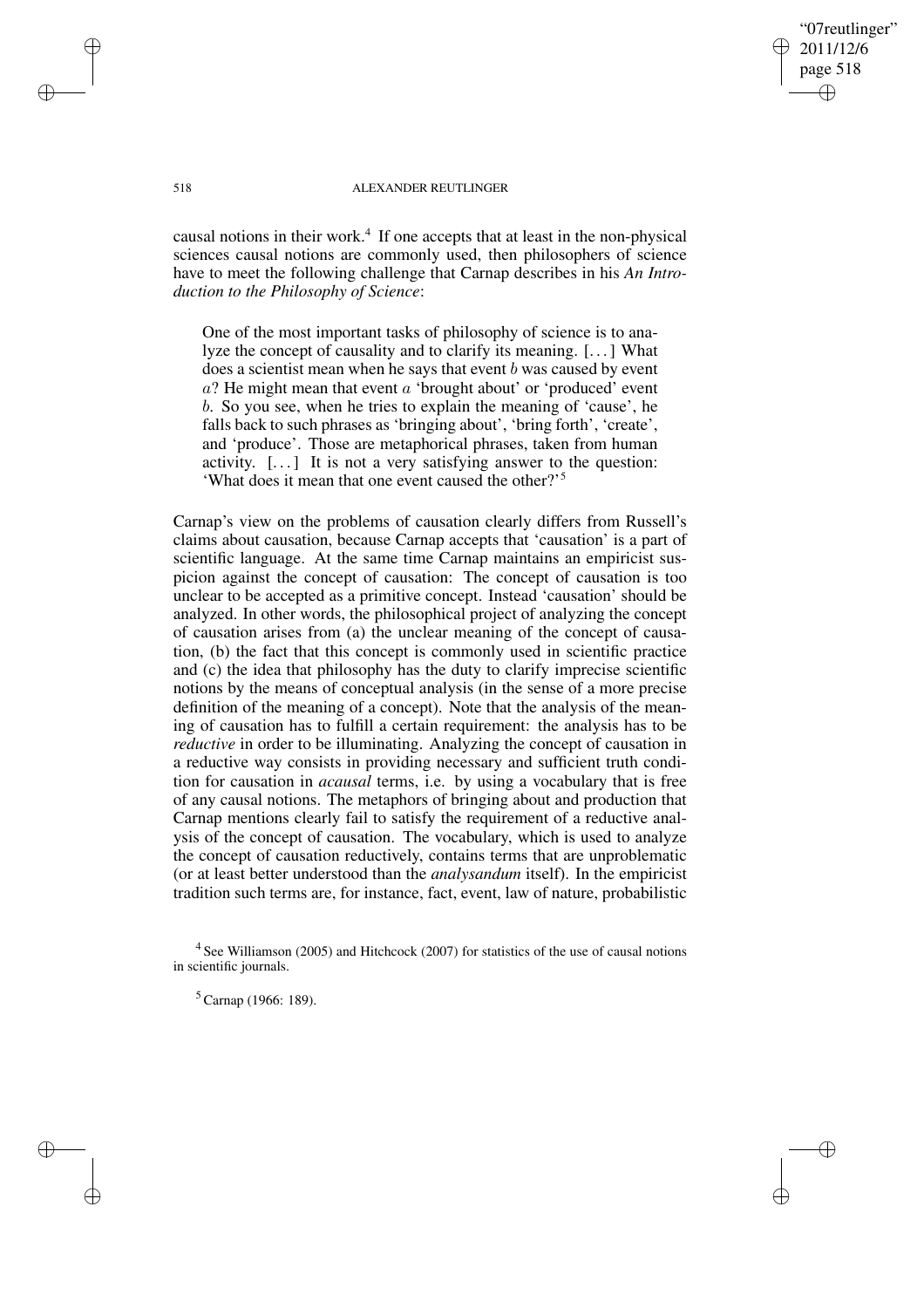✐

### NON-REDUCTIVE CONCEPTUAL ANALYSIS: A META-PHILOSOPHICAL PROBLEM? 519

✐

✐

✐

✐

dependence etc. In this sense, analyzing a concept means to give its truth conditions in terms of *more fundamental* concepts.

In this paper I will argue as follows: In section 2 I will present David Lewis's counterfactual theory of causation. It is paradigmatic in two ways: (1) The counterfactual theory of causation is the current orthodoxy in the debate on causation and the received view of causation in other areas of philosophy (e.g. in philosophy of mind); (2) the counterfactual theory of causation is also a paradigmatic example of a reductive analysis of the concept of causation. In section 3, I will provide two examples of an analysis of causation that is *non-reductive* because both approaches use causal notions in the *analysans*: Nancy Cartwright's and James Woodward's analysis of causation. Further, both non-reductive approaches are widely believed to satisfy two standards of an adequate conceptual analysis of causation successfully. More importantly, these reductive analyses seem to satisfy the standards of adequacy even better than Lewis' reductive theory. But how can that be? Is it not obvious to object to any non-reductive analysis that it is circular? In section 4 I will consider the objection that any non-reductive definition of causation is trivial because it is viciously circular and, thus, it is of no use. I will counter this objection by defending the thesis: We can happily accept non-reductive theories of causation. I defend this thesis in the following way: In section 5 I reconstruct Woodward's argument for the claim that his analysis of causation is not viciously circular although it is non-reductive; on my opinion, the argument also applies to Cartwright's theory of causation. In the final section 6, I will present eight additional reasons to support Woodward's defense of a non-reductive analysis of causation.

# 2. *A Reductive Analysis of Causation: Lewis' Counterfactual Theory*

The currently most influential analysis of causation is David Lewis' counterfactual theory of causation. $6$  Lewis analyzes causation in terms of counterfactual dependence between propositions that state the occurrence of distinct events (let A be the proposition that event  $c$  occurs, and let B be the proposition that event  $e$  occurs). According to Lewis, event  $c$  causes event  $e$  iff

(1) Either B counterfactually depends on A, i.e. the following two counterfactual conditionals are true:

(a) If A were the case, then B would be the case as well.

(b) If A were not the case, then neither would B be the case.

 $6$  See Lewis (1973b) and (2004).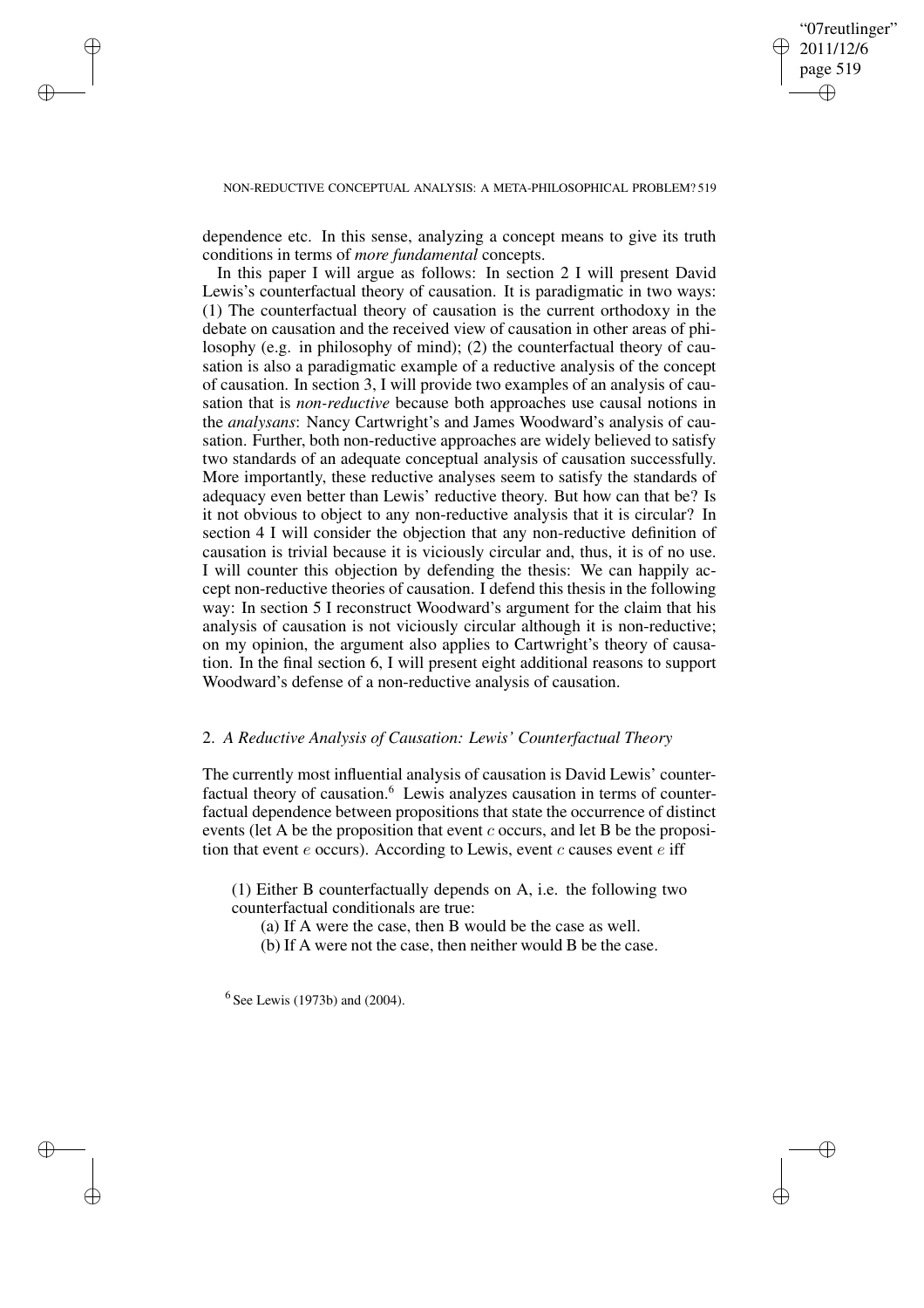"07reutlinger" 2011/12/6 page 520 ✐ ✐

✐

✐

### 520 ALEXANDER REUTLINGER

(2) Or there is a chain of counterfactual dependencies leading from A to event B via propositions that express the occurrence of further intermediary events which are spacio-temporally located between the events c and e.

Lewis' counterfactual theory of causation is reductive because it makes no use of causal terms. Merely the acausal notion of counterfactual dependence is used. But suppose one might object:

Well, the definition of causation itself does not use causal notions. But what about the truth conditions for counterfactuals? Is it not the case that one needs causal terms or, at least, causal intuitions in order to evaluate counterfactuals?

According to Lewis, this is not the case. Lewis' account of truth conditions for counterfactuals meets the conditions of a reductive analysis as well as his theory of causation.

Lewisian Semantics: The counterfactual *if*  $\phi$  *were the case, then*  $\psi$ *would be the case*<sup>7</sup> is (non-vacuously) true at a possible world w if and only if there is some possible world u, where  $\phi$  and  $\psi$  are both true, and u is closer to w than any possible world v, where  $\phi$  is true but  $\psi$  is false.<sup>8</sup>

The relation of closeness is spelled out in terms of similarity between possible worlds. The criteria of similarity consist in shared laws of nature and the amount of shared facts (or property instantiations in space-time regions, as Lewis puts it) in each world. 'Facts' and 'laws of nature' are part of the vocabulary that is approved by proponents of reductive analysis.<sup>9</sup> Therefore Lewis' analysis of causation including his semantics for counterfactual conditionals obeys the rules of a reductive methodology.

 $<sup>7</sup>$  Italics indicate expressions mentioned in the meta-language.</sup>

 $8$  See Lewis (1973b: 164) and (1973a: 16). According to Lewis (1973a: 24–26), a counterfactual is *vacuously true* iff its antecedent expresses an impossible proposition. This might be a controversial claim. But it need not concern us here, because causal claims have to express contingent propositions.

<sup>9</sup> See Lewis (1979: 47f).

✐

✐

✐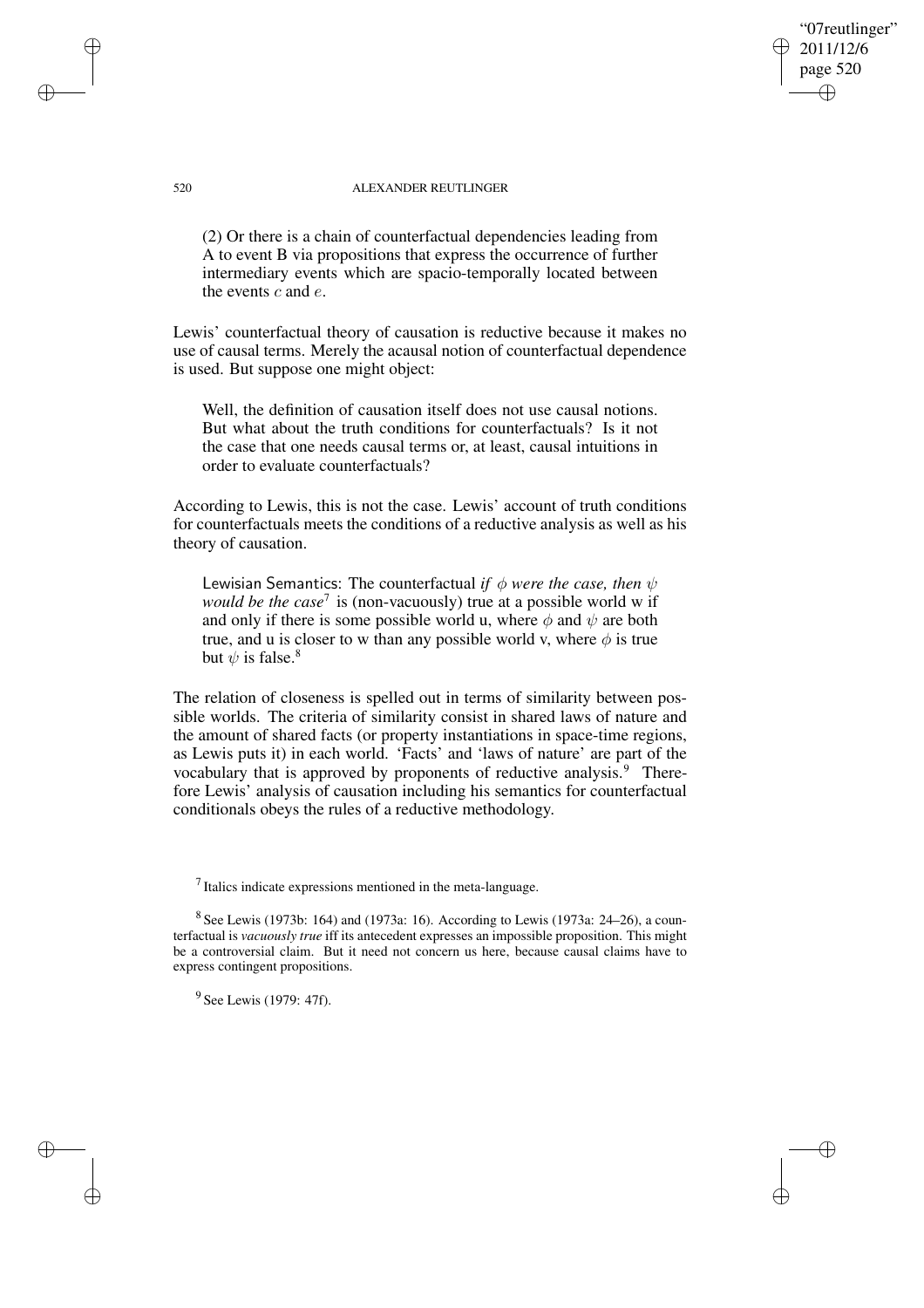✐

#### NON-REDUCTIVE CONCEPTUAL ANALYSIS: A META-PHILOSOPHICAL PROBLEM? 521

### 3. *Non-Reductive Approaches to Analyzing 'Causation'*

✐

✐

✐

✐

In the debate on causation, the adequacy of an analysis is judged with respect to two standards:

(1) Does the analysis apply to paradigmatic causal claims in the sciences (and also to causal claims in everyday contexts)?

(2) Does the analysis distinguish correctly between intuitively different causal structures? For instance, does the analysis distinguish correctly between (i) causal chains and (ii) conjunctive forks as illustrated by the following causal graphs?<sup>10</sup>



Both standards have caused severe problems for Lewis's counterfactual theory of causation.<sup>11</sup> Of course, the failure to meet these standards in some cases is no knock-down argument against the counterfactual theory. The counterfactual theory might be improved by modifications in order to deal with counterexamples.<sup>12</sup>

However, independently of how the prospects of Lewis's counterfactual theory are, there is a problem: Some theories of causation in the current debate appear to be more successful in meeting the standards of adequacy of an analysis than Lewis' reductive analysis. It is a characteristic of these theories that they are *non-reductive*, because they make use of causal notions in the *analysans*. Let me illustrate the non-reductive analysis of causation by two widely acknowledged examples: The accounts of Nancy Cartwright and James Woodward.

 $10$  This example has been decisive in the debate: The failure of distinguishing causal chains and conjunctive forks has been one reason against regularity theories of causation. See Spohn (2006).

<sup>11</sup> See Collins, Hall & Paul (2004b) for a detailed list of counterexamples to Lewis' counterfactual theory of causation.

<sup>12</sup> Most papers in Collins, Hall & Paul (2004a) are attempts to do precisely this.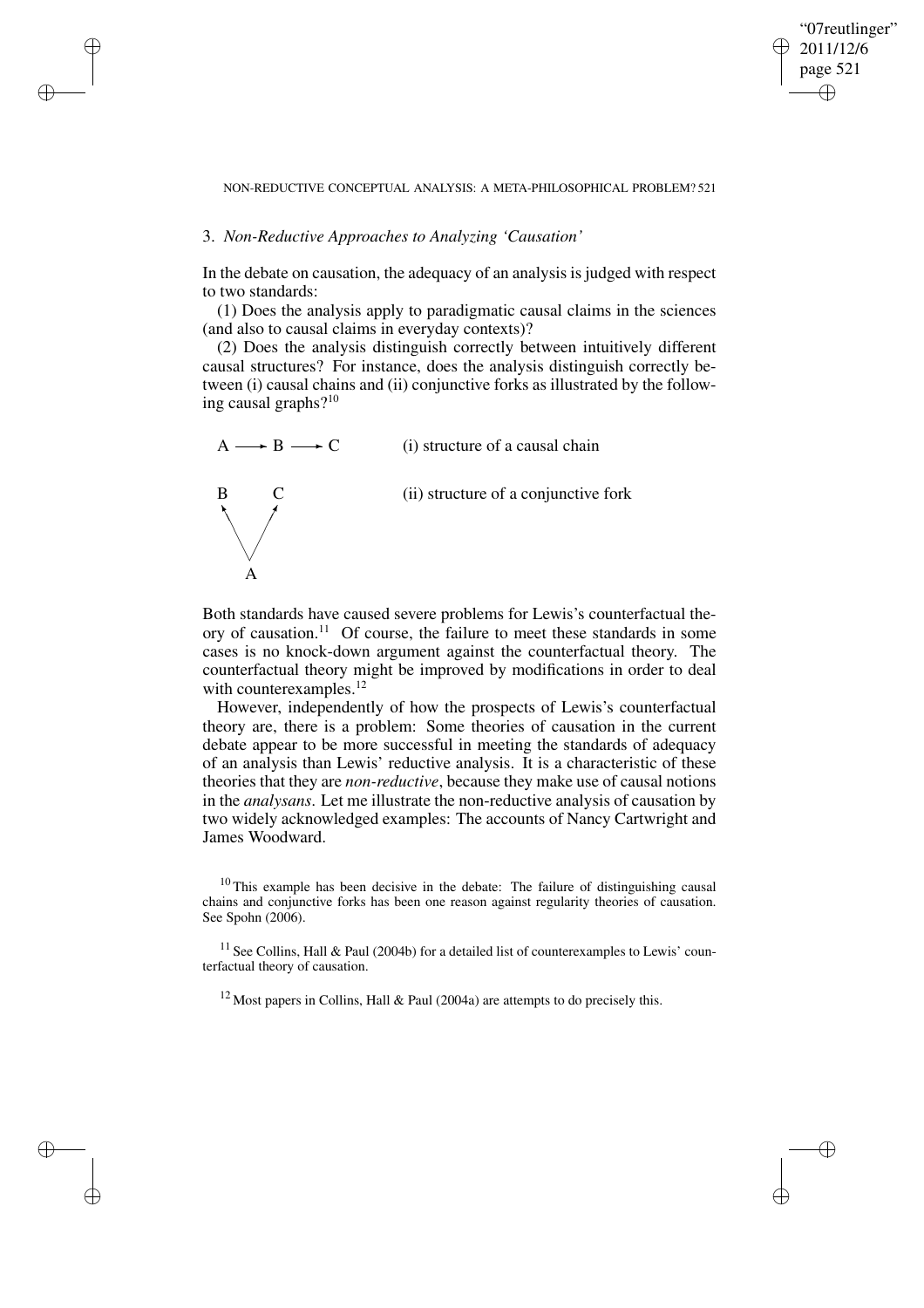### "07reutlinger" 2011/12/6 page 522 ✐ ✐

✐

✐

#### 522 ALEXANDER REUTLINGER

# *Example 1: Nancy Cartwright's Theory of Causation*

✐

✐

✐

✐

In *Causal Laws and Effective Strategies* Cartwright analyzes causation (on the type level): $13$ 

'C causes E' if and only if C increases the probability of E in every situation which is otherwise *causally homogeneous* with respect to E.<sup>14</sup>

A situation is 'causally homogeneous with respect to E' if other causes  $\{U_i\}$ of E are (experimentally or hypothetically) held fixed such that the other causes  $\{U_i\}$  of E are not statistically relevant for C. Cartwright motivates the need for information about the other causes of E by the following kind of example.

Suppose that smoking (C) causes lung cancer (E). Suppose further that exercising (U) prevents lung cancer. If one does not hold U constant (e.g. by examining only populations of smokers who exercise), then it could be the case that smoking does not increase the probability of lung cancer *although* smoking does cause lung cancer. This situation might occur if Prob(no lung cancer  $\vert$  exercising) > Prob(lung cancer  $\vert$  smoking). Consequently, a situation with such a probability distribution is a counterexample to a naïve probabilistic theory of causation which analysis causes as mere probability raisers for the occurrence of the effect. Cartwright concludes that one cannot analyze the concept of causation without referring to information about other causes of the effect E.<sup>15</sup> For the reason that Cartwright's theory of causation essentially refers to other causes of the effect E, her analysis is clearly non-reductive.

<sup>13</sup> Notice that Lewis deals with actual causation, i.e. the relata of a causal relation are events. Cartwright and Woodward focus on type level causation, i.e. the causal relata are random variables. Nevertheless their theories can also account for actual causation (see Woodward 2003: 74–85; Halpern & Pearl 2005: 583). But this difference is a minor point here, because the question whether one is tied to a reductive methodology applies to the analysis of actual as well as of type level causation.

<sup>14</sup> Cartwright (1983: 25).

<sup>15</sup> Cartwright (1983: 23f). The general problem behind this example is Simpson's Paradox, i.e. 'any association [. . .] between two variables which holds in a given population can be reversed in the sub-populations by finding a third variable which is correlated with both' (Cartwright 1983: 24).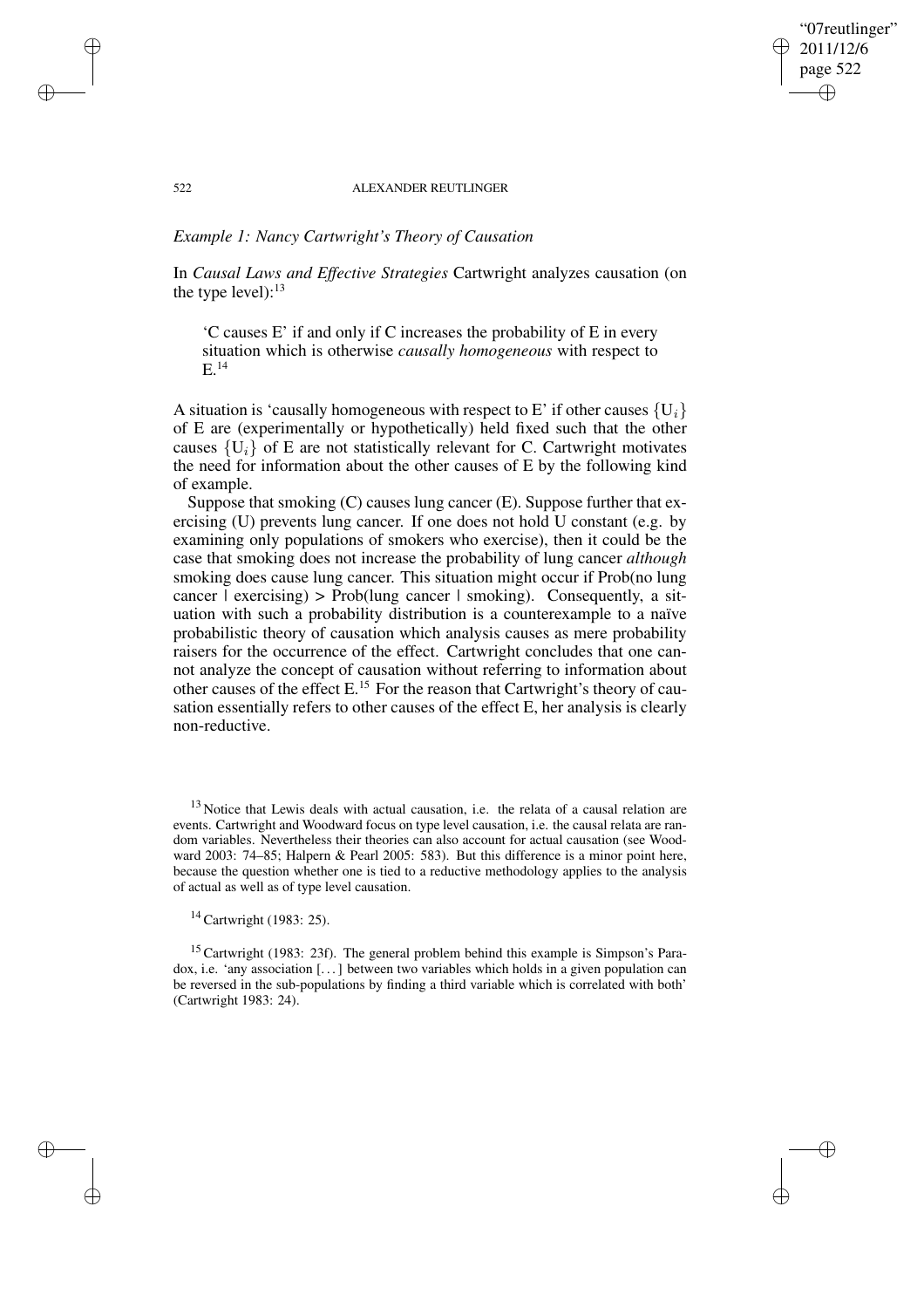### "07reutlinger" 2011/12/6 page 523 ✐ ✐

✐

✐

### NON-REDUCTIVE CONCEPTUAL ANALYSIS: A META-PHILOSOPHICAL PROBLEM? 523

# *Example 2: Woodward's Interventionist Theory of Causation*

✐

✐

✐

✐

Interventionists like Woodward claim to advocate a (modified) counterfactual theory of causation, because their definitions of causation depend essentially on counterfactual conditionals.<sup>16</sup> In this respect the interventionist project is close to Lewis' counterfactual theory of causation. For instance, take Woodward's definition of a direct type-level cause that is formulated in terms of random variables<sup>17</sup> X and Y (being elements of a set V of random variables) and their possible values  $\{x_1, \ldots, x_n\}$  and  $\{y_1, \ldots, y_k\}$ .<sup>18</sup>

'A necessary and sufficient condition for X to be a direct cause of Y with respect to some variable set V is that there be a possible *intervention* on X that will change Y (or the probability distribution of Y) when *all other variables* are held fixed at some value by intervention.' 19

What is the counterfactual involved in this definition of a direct cause? It is what one might call an interventionist counterfactual.<sup>20</sup> Such interventionist counterfactuals, which Woodward also calls 'active'<sup>21</sup> counterfactuals, are of the following form:

<sup>16</sup> See Hitchcock (2001), Woodward (2003), Halpern & Pearl (2005).

 $17$  The use of 'variable' in the sense of a random variable in the literature on causation and probability theory is not to be confused with its use in first order predicate logic, i.e. in the sense of an individual constant. In the first case variables refer to properties. In the second case they refer to individuals. See, for instance, Sinai (1992: 5) for the algebra that defines random variables.

 $18$  Usually the number of values contained in the set is considered to be finite. These values are required to be *mutually exclusive and exhaustive*. The values associated with a variable X are exclusive, if X can only have one value (at a time). They are exhaustive, if the variable has to take one of its possible values. Let me illustrate this by an example. Suppose that Mary's income of September 2008 is either high or low, i.e. the set of values associated with the income variable I is {high; low}. The set of values is exclusive, because Mary cannot *both* have high income in September 2008 and a low one as well. The set is exhaustive if as we suppose in the example — Mary's income has to be either high or low, and there is no further value, that it might take, e.g. "medium" income.

<sup>19</sup> Woodward (2003: 55), my italics highlight causal notions in the *analysans*.

<sup>20</sup> Woodward (2003: 15).

 $21$  Woodward (2000: 199); see also his (2003: 122) for the same point.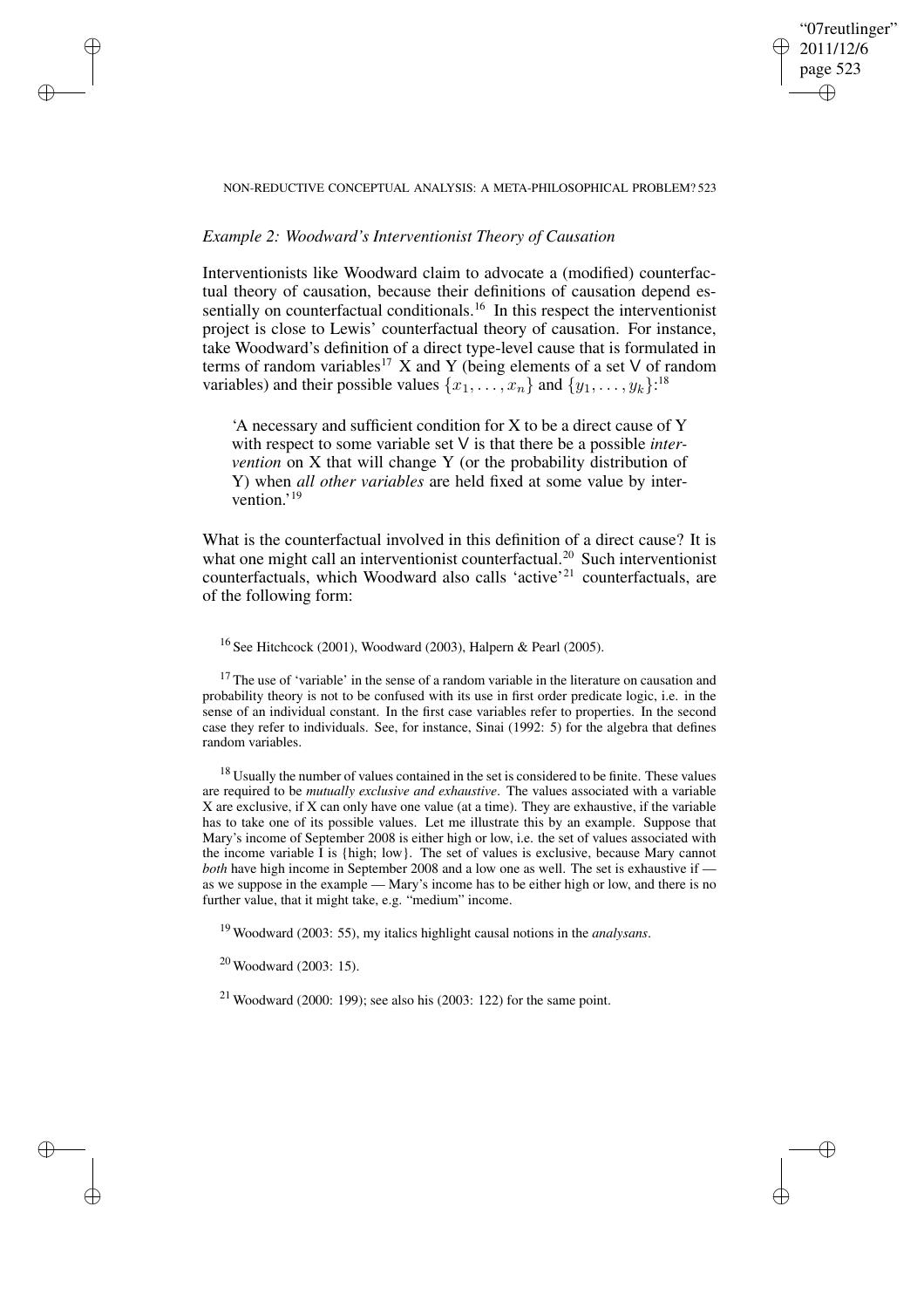"07reutlinger" 2011/12/6 page 524 ✐ ✐

✐

✐

#### 524 ALEXANDER REUTLINGER

If the value of X were changed to be  $x_i$  by an intervention, then the value of  $Y$  would change to  $y_i$ .

Interventionists think that the antecedent proposition is made true or is the outcome of an intervention into the variable(s) referred to in the antecedent (I will say more about the notion of intervention in the next paragraph). However, there is a striking difference between Lewisian counterfactual theories and interventionist counterfactual theories of causation. Although the interventionist theory of causation is a counterfactual approach, the interventionist definition differs from the orthodox Lewisian counterfactual theory of causation (and various regularity theories of causation) in the methodological constraints on conceptual analysis. It is not *reductive* because it involves two kinds of causal concepts: (1) Interventions and (2), in the same way as Cartwright, information about other causes of the effect Y. Any definition with such features is clearly at odds with the reductive methodology. Because the presented interventionist definition of causation makes use of causal notions in the *analysans* it is clearly not reductive. Let me explicate the first kind of causal notion — i.e. interventions — in a more detailed manner, because it is an genuine feature of Woodward's approach. As already mentioned Woodward's idea of information about other causes ('*all other variables* are held fixed at some value by intervention<sup>'22</sup>) is close, if not equivalent, to Cartwright's 'causally homogeneous situation'.

Let me elucidate the definition of a direct type-level cause by introducing the notion of intervention. I will explain (a) why one needs interventions and (b) what is precisely meant by an intervention.

(a) The motivation to talk about interventions is strongly tied to counterfactuals. Interventions are (experimental or merely hypothetical) means to bring about or to imagine the situation that is expressed in the antecedent of a counterfactual. For instance, suppose that the antecedent of a counterfactual expresses the proposition that the inflation rate in the Netherlands in 2008 is 2.5%. The idea of an intervention is to set the variable representing the inflation rate in the Netherlands on the value 2.5%. An intuitive way to understand an intervention is to think of it as a command like 'suppose that the inflation rate is 2.5%!'.

(b) The basic idea of an intervention consists in a local change, which *sets* a variable to a certain value. This local change is called an intervention or, more precisely, an intervention into the value of a variable. Roughly, an intervention is an exogenous causal influence on some endogenous variable

<sup>22</sup> Woodward (2003: 55), my italics highlight causal notions in the *analysans*.

✐

✐

✐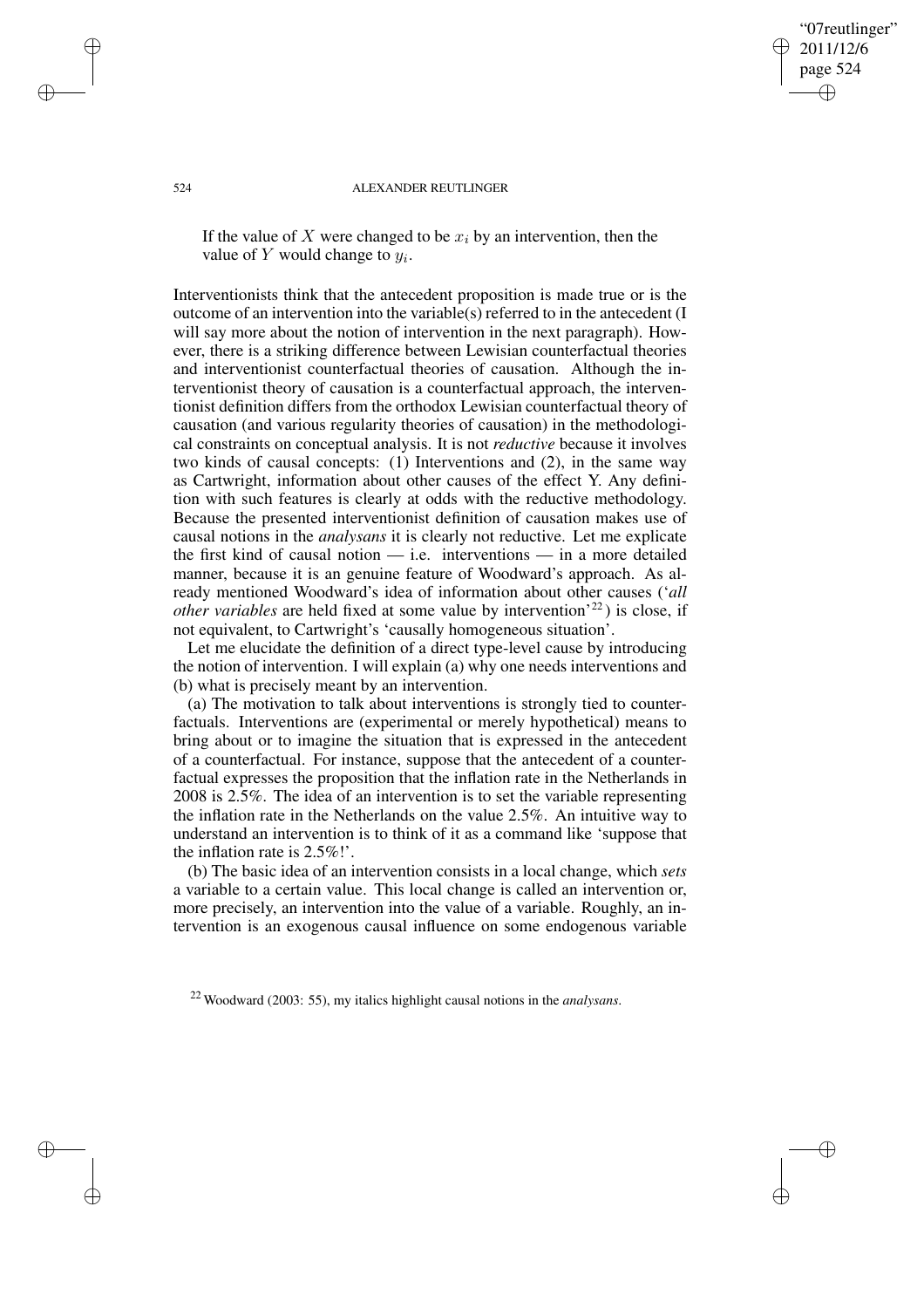✐

### NON-REDUCTIVE CONCEPTUAL ANALYSIS: A META-PHILOSOPHICAL PROBLEM? 525

 $X<sup>23</sup>$  In a causal graph this exogenous causal influence on X can be represented by an additional exogenous random variable  $I$  having the possible values  $\{i_1, \ldots, i_n\}$ . Suppose the case that X causes Y, because  $Y = y_1$  counterfactually depends on  $X = x_1$ . That X takes the value  $x_1$  — the antecedent of an interventionist counterfactual — is itself the effect of another cause: it is the effect of the intervention variable I.



✐

✐

✐

✐

Since notion of an intervention has to meet a number of formal conditions, it is a technical term.<sup>24</sup> Some possible value  $i_i$  of *I*, i.e. the event statement  $I = i_i$ , is an intervention into the variable X relative to Y iff the following condition are fulfilled:

(1)  $I = i_i$  directly causes  $X = x_i$ . I having one of its possible values  $i_i$ is defined as a direct cause of X iff  $I = i_i$  changes the value of X while all other variables are held constant.<sup>25</sup>

(2)  $I = i_i$  is an indirect cause of  $Y = y_1$  such that there is a directed path leading from I through  $X$  to  $Y$ . This does imply the possibility of a set of variables  $Z = \{Z_1, \ldots, Z_n\}$ , which is intermediate between X and Y. This situation can be presented graphically as follows.



<sup>23</sup> It is common practice to partition the set of variables V into a set of *endogenous* variables E and a set of *exogenous* variables U, i.e. the set V is the union set of all endogenous and exogenous variables. Exogenous variables are taken as given in the model, because their values are not described as being caused by other events. They have no causal predecessors in the graph. Rather, the role they play is restricted to being the causes of endogenous variables. In contrast, each endogenous variable does have a cause in the graph. Note that there is a clear distinction between exogenous and endogenous variables *within* a given graph. But there is no principled distinction between endogenous and exogenous variables relative to different graphs: One variable might be considered as endogenous in graph G and as exogenous in another graph G\*. Whether a variable is endogenous or not depends mostly on the pragmatic decisions of modeling scientists.

<sup>24</sup> See Woodward (2003: 98), Hitchcock & Woodward (2003a: 12f).

 $25$  See Woodward (2003: 42 and 55) for a more detailed definition of a direct cause.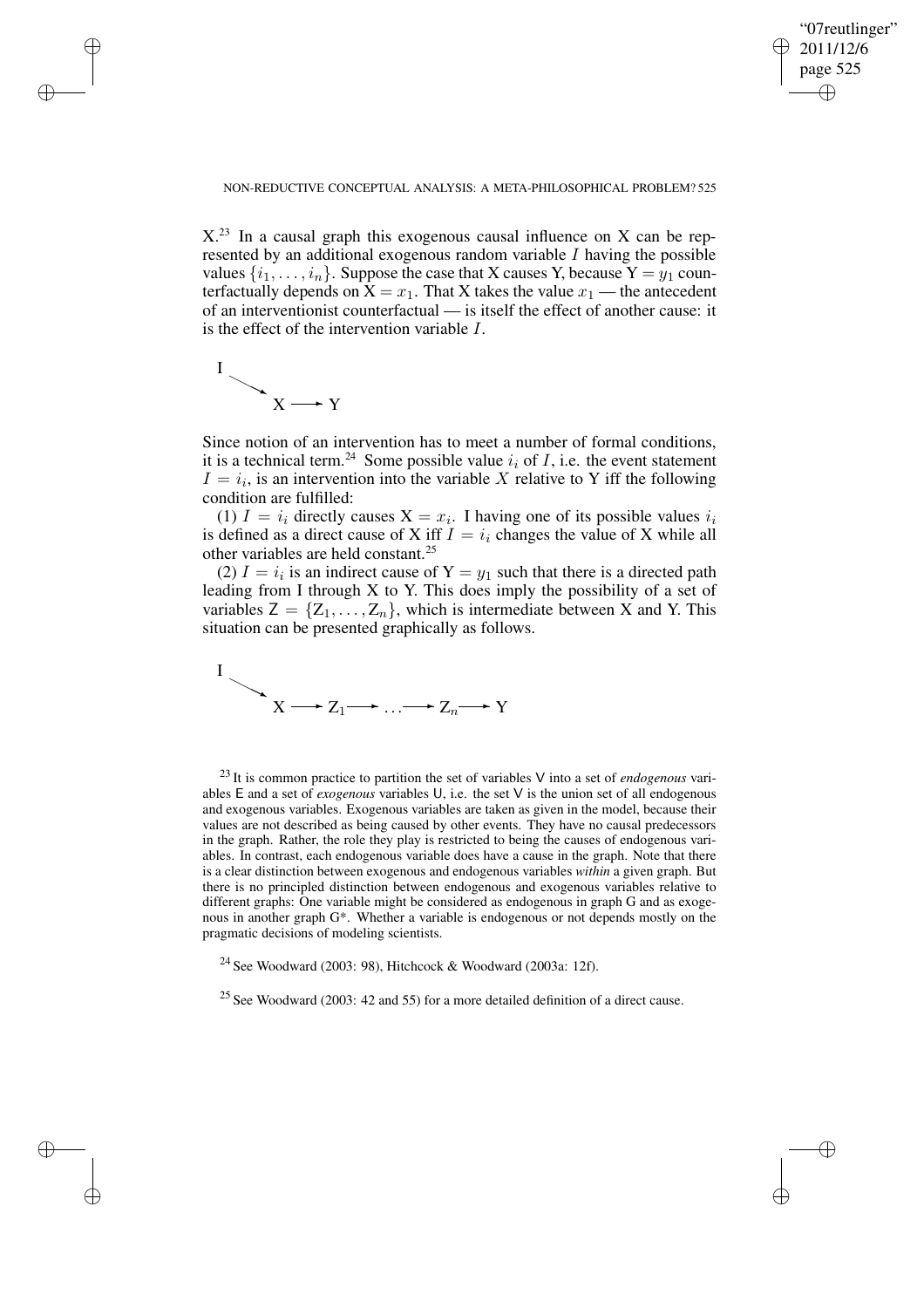$\bigoplus$ 

 $\oplus$ 

### 526 ALEXANDER REUTLINGER

(3)  $I$  is causally independent of other causal paths along a set  $W$  of variables to  $Y$ , which do not go through  $X$ . The following graph illustrates a situation where X is causally independent of W.



In other words, condition (3) is supposed *to rule out* the following causal relations (the relevant causal arrows are highlighted as thick arrows):<sup>26</sup>

(i)  $I$  is a common cause of  $W$  and  $X$ .



(ii)  $I$  is an effect of  $W$ , i.e.  $W$  is an indirect cause of  $X$ .



(iii)  $I$  is an effect of common cause  $C$  of  $W$  and  $I$ .



Any value  $i_i$  of I, which satisfies the above stated three conditions, deserves to be called an intervention on X relative to Y.

<sup>26</sup> See Woodward (2003: 99–102).

✐

✐

✐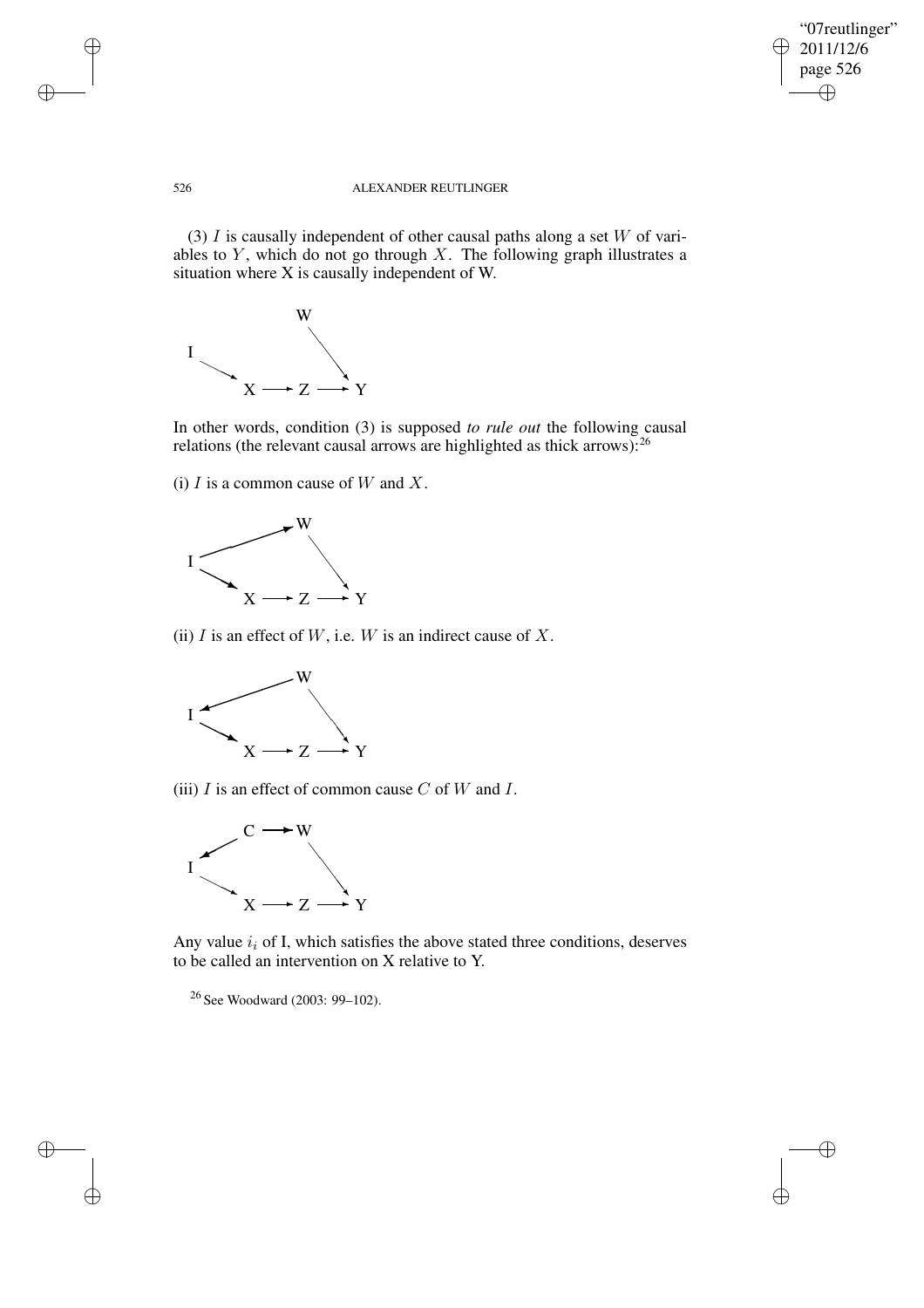### "07reutlinger" 2011/12/6 page 527 ✐ ✐

✐

✐

### NON-REDUCTIVE CONCEPTUAL ANALYSIS: A META-PHILOSOPHICAL PROBLEM? 527

Let me sum up the result of this section so far. The interventionist definition of a direct type-level cause involves counterfactuals whose antecedent is conceived as the outcome of an intervention. Interventions are formal recipes for imagining or bringing about a situation that is described by the antecedent of a counterfactual.

Obviously, Woodward's definition is non-reductive, i.e. causation is not defined by using acausal terms. Rather, it is something that one might call a *non-reductive definition* of causation. Woodward describes his own project as clarifying the meaning of causal notions:

'My enterprise is, roughly, to provide an account of the meaning or content of just those qualitative causal notions that Pearl (and perhaps Spirtes et al.) [whose projects are to discover causal relations] take as primitive.'<sup>27</sup>

According to the theory of meaning presupposed by Woodward, the meaning of a term is determined by its truth conditions. Lewis and Woodward agree on truth conditional semantics in order to determine the meaning of a concept. But they disagree on the question whether these necessary and sufficient truth conditions for a causal notion can be provided in causal terms.

Besides the tradition of providing necessary and sufficient truth conditions in a reductive way, there is also a non-reductive tradition. Along the lines of this tradition an informative conceptual analysis relates important concepts, such as 'intervention' and 'direct cause' without pointing out a class of more fundamental concepts. In the literature one finds many philosophers sympathetic to such a methodology. For instance, Strawson distinguishes a reductive way to analyze concepts from a 'connective', i.e. non-reductive, way.<sup>28</sup> A contemporary ancestor of Strawson's connective analysis is the idea of the theoretical role played by a concept as advocated by functionalists in the philosophy of mind and philosopher's engaged in the *Canberra Plan*, most importantly by Jackson (1998). To determine the theoretical role of a concept allows loosening the reductive methodology. Let me briefly sketch Jackson idea of the theoretical role of concepts. According to Jackson,<sup>29</sup> it is the goal of conceptual analysis to explicate the role of a concept

✐

✐

✐

✐

<sup>29</sup> See Jackson (1998: chapter 2). Hitchcock (2006: 450) also indicates that Jackson's theoretical role view is a proper methodological reflection of non-reductive analysis.

<sup>27</sup> Woodward (2003: 38).

<sup>28</sup> See Strawson (1992: Chapter 2); and also Glock (2003: 115, 244).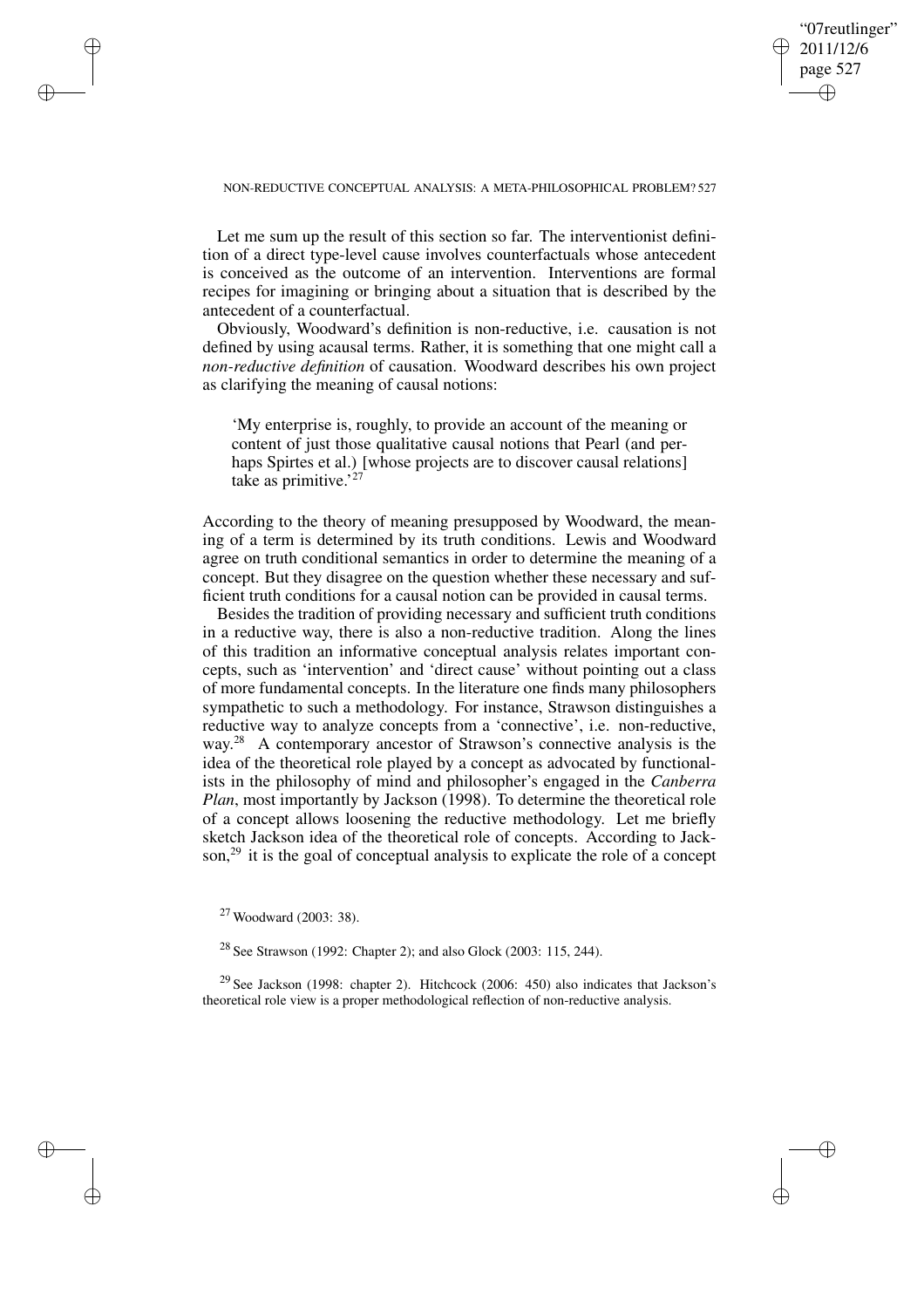2011/12/6 page 528 ✐

✐

✐

✐

"07reutlinger"

### 528 ALEXANDER REUTLINGER

in a (folk or scientific) theory. For instance, Jackson takes 'fish' to be analyzed in the following way: 'x is a fish iff x has the important properties out of or descended from or explanatory of  $F_1, F_2, F_3, \ldots$ , according to the best true theory.' <sup>30</sup> Describing the meaning of a concept by its theoretical role is not necessarily reductive. A reason to actually accept a non-reductive analysis of a concept can be due to the nature of the theory which the concept belongs to: If 'direct cause' is part of a theory that also employs other causal concepts, such as 'intervention', then determining the role of 'direct cause' also involves other causal notion. This view seems to fit Woodward's description of his own project: The analysis of a causal concept has 'to provide an account of the meaning [. . .] of just those qualitative causal notions that [methodologists of causal inference] take as primitive.'<sup>31</sup> One could read Woodward from a Jacksonian point of view in the following way: The 'best true theories' (Jackson) involved in the case of causal concepts are methods of causal modeling in the sciences.<sup>32</sup>

# 4. *The Objection Against Non-reductive Analysis*

The objection that might arise against a non-reductive definition is obvious:

A non-reductive definition of causation is trivial because it is viciously circular and, thus, it is of no use.<sup>33</sup>

This is a serious objection that has to be refuted in order to maintain theories of causation à la Cartwright and Woodward. But isthis objection justified? Is Cartwright's theory and the interventionist notion of cause really worthless, because it uses causal notions to detect whether there is a causal relationship between two distinct events? Couldn't we accept a non-reductive definition, because it tells us something interesting?

Let me explore an answer that simply accepts that a good definition may be non-reductive: I call it the *Easy Answer*. In order to defend the Easy Answer, I will, in a first step, explore Wodward's argument against the objection that

<sup>30</sup> Jackson (1998: 35).

<sup>31</sup> Woodward (2003: 38).

 $32$  For a detailed survey of the methods of causal modelling the social sciences see Russo (2009).

<sup>33</sup> See, e.g., Psillos (2002: 104f., 182f) and Psillos (2007: 99).

✐

✐

✐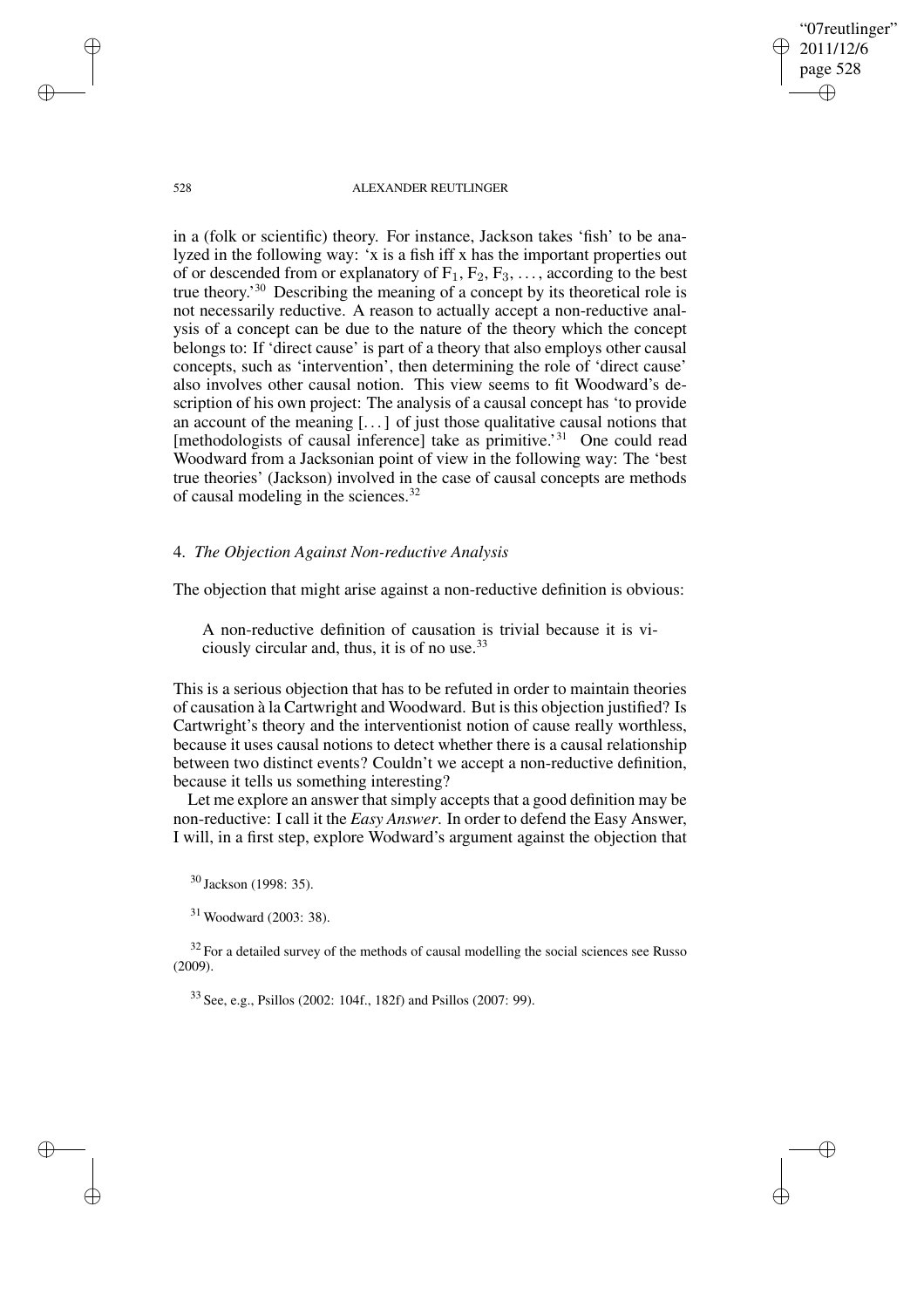✐

### NON-REDUCTIVE CONCEPTUAL ANALYSIS: A META-PHILOSOPHICAL PROBLEM? 529

non-reductive definitions are always viciously circular (in section 5). Secondly, I will provide additional eight reasons to be happy with accepting the Easy Answer (in section 6).

### 5. *Woodward's Defense of Non-Reductive Analysis*

✐

✐

✐

✐

Woodward defends the non-reductive analysis of causation by the following argument: the analysis is *non-reductive*, but it is — contrary to the objection raised in section 4 — not viciously circular or a *petitio principii*. Let me explain what is meant by the distinction between being non-reductive and being viciously circular. We could, as Woodward<sup>34</sup> does himself, insist that circularity is nothing bad at all, if it only leads to admitting the fact that we are not capable of providing a completely reductive analysis of causation. A reductive analysis deletes all causal notions from the *analysans*. But also a non-reductive analysis may reveal (or help to reveal) interesting conceptual connections between the notions of causation, intervention, law, explanation, stability of counterfactuals etc.<sup>35</sup> *The crucial point is that we can be non-reductive without being viciously circular.* For instance, Woodward's definition of direct causation says roughly that X causes Y iff Y is counterfactually dependent on X when we change the value of X by an intervention and all other variables are held fixed. We may willingly admit that 'to intervene' is itself a causal notion. But it is by no means true that we have *to presuppose* that X causes Y in order to spell out what is meant by 'X causes Y'. Doing so would indeed be viciously circular. I think that Woodward has a good point here.

In addition to Woodward's defense, many more arguments for the acceptability of non-reductive definitions can be presented. Let me present eight reasons for the easy answer in the following section.

# 6. *Eight Reasons for Embracing Non-Reductive Conceptual Analysis*

Here are some reasons to be happy with a non-reductive analysis of causation and, thus, to accept the Easy Answer without philosophical grief.

Reason 1: Although the definition by Woodward and Cartwright are nonreductive, we *intuitively* think they are informative and that we learn something about causation. Intuitively they are not trivial.

<sup>34</sup> See Hitchcock & Woodward (2003b: 197).

<sup>35</sup> See Woodward (2003: 103f).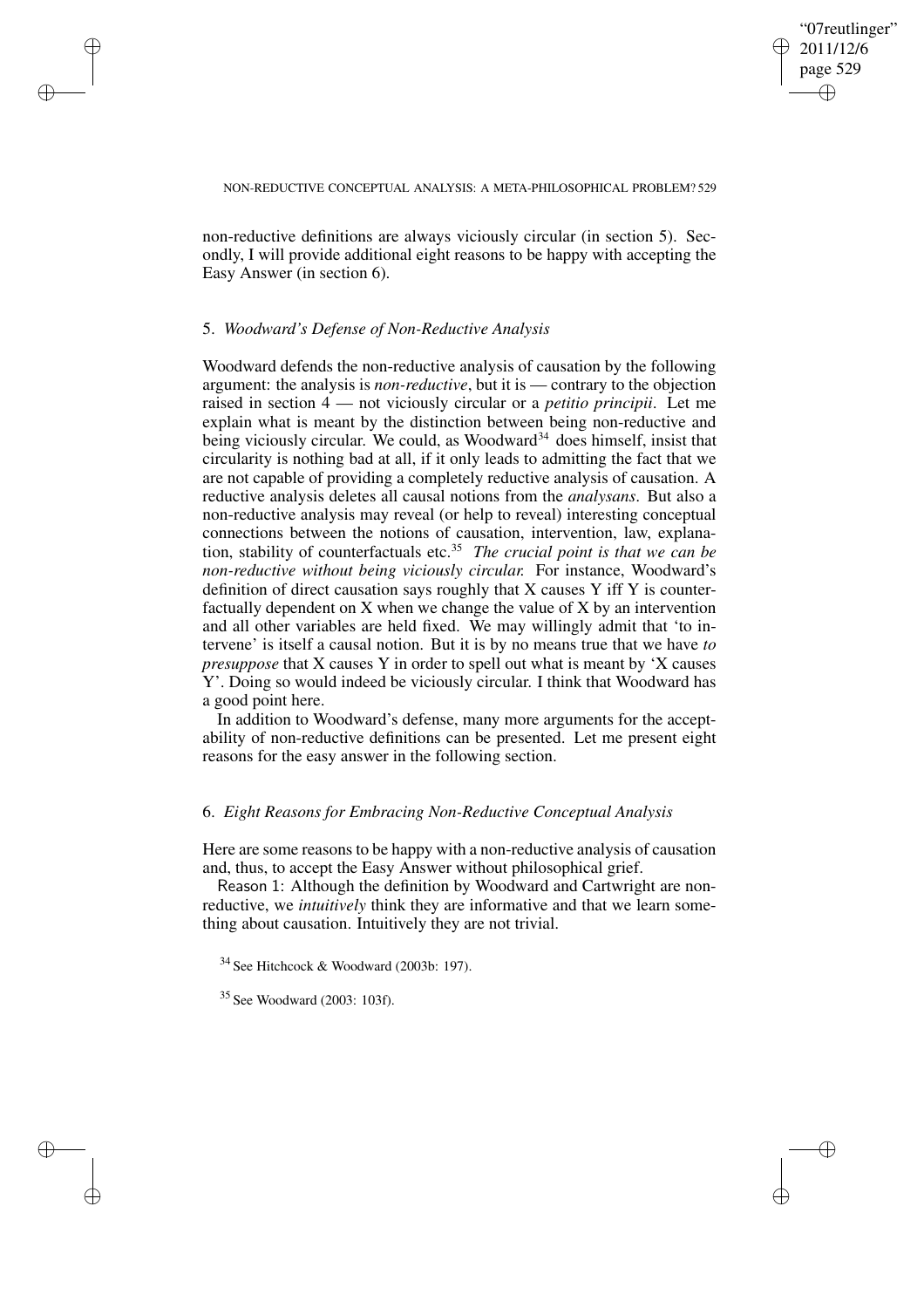"07reutlinger" 2011/12/6 page 530 ✐ ✐

✐

✐

#### 530 ALEXANDER REUTLINGER

Reason 2: The charge of being viciously circular usually means that one commits a *petitio principii*, i.e. one already presupposes the concepts and statements that have to be the shown in the analysis of a concept. But although our interventionist definition is non-reductive, it is no *petitio principii*. The definition of *X (directly) causes Y* does not presuppose that X (directly) causes Y. If so, the non-reductive analysis by Cartwright and Woodward can counter the objection that it is trivial because it is viciously circular. It is not viciously circular because it does not presuppose the concept to be analyzed. What is really the case is: The non-reductive analysis does presuppose *other* causal notions than the analysans. The notion of a *petitio principii* is supposed to clarify Woodward's argument as presented in section 5. Woodward's rather vague claim that a non-reductive analysis provides interesting connections among different causal concepts can now be replaced by a more precise formulation: A non-reductive analysis of a causal concept provides necessary and sufficient truth conditions for this concept by (a) relying of other causal concepts and (b) avoiding a *petitio principii* with respect to the *analysandum*. Note that Cartwright and Woodward agree with philosophers who accept the reductive methodology that any alleged analysis which is viciously circular is automatically ruled out. A viciously circular analysis is not tested whether and how it meets the standards of adequacy for an analysis. It is no analysis at all.

Reason 3: Although Woodward's 'direct cause' (the *analysandum*) and 'intervention' (part of the *analysans*) are both causal concepts, they do not have the same intension. Being a direct cause is defined as 'that there be a possible intervention on X that will change Y (or the probability distribution of Y) when all other variables are held fixed at some value by intervention.' 36 An intervention is defined as  $(1)$  a direct cause of X and  $(2)$  as an indirect cause of Y that is (3) causally independent of other causes of Y (that are not a path between X and Y). These definitions are obviously not equivalent. Hence, 'direct cause' and 'intervention' have different meanings.

Based on these considerations we can develop an argument against the thesis that the non-reductive analysis is trivial. If both sides of a biconditional use (causal) terms with different intension, then the biconditional cannot be trivially true. Our examples for the non-reductive analysis of causation use different (causal) terms on the RHS and the LHS of the biconditional. Thus, the non-reductive analyses in question are not trivially true.

Reason 4: Suppose we reject a non-reductive analysis in the case of causation for purely methodological reasons. In other words, we accept a reductive constraint on conceptual analyses. Suppose further that we do not want to restrict this reductive methodology to the analysis of causation: If

✐

✐

✐

<sup>36</sup> Woodward (2003: 55), my italics.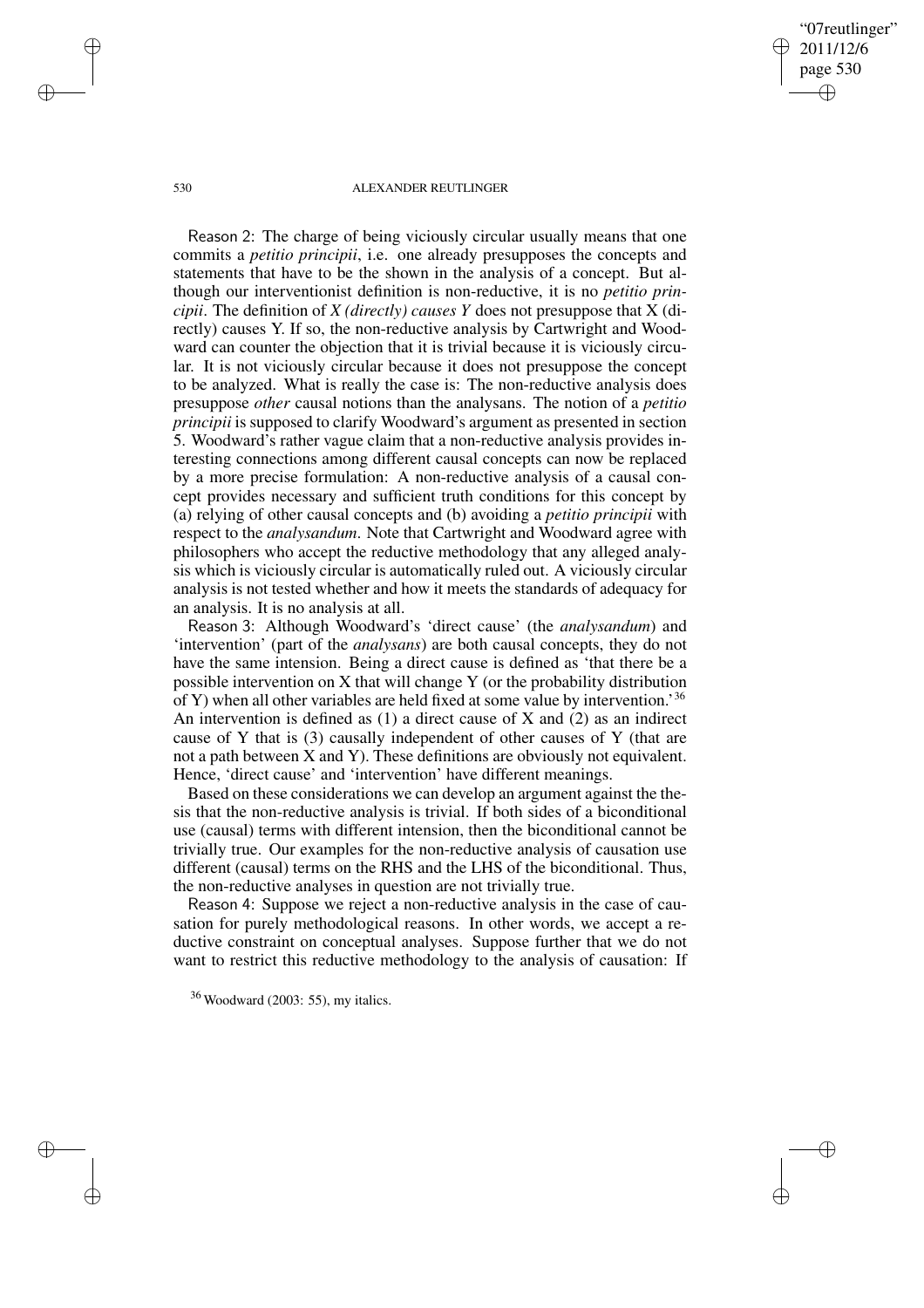✐

NON-REDUCTIVE CONCEPTUAL ANALYSIS: A META-PHILOSOPHICAL PROBLEM? 531

✐

✐

✐

✐

this methodology is justified for the analysis of causation, then it is also justified in other areas of philosophy. But there are well-established nonreductive analyses in other areas of philosophy (e.g. for semantic concepts such as meaning and truth, for epistemic concepts such as knowledge and belief, for moral concepts such as good and virtue, etc.). For instance, take the following examples of conceptual analysis from philosophy of mind and philosophy of probability:

- *Mental States and their causal role*: Something is, e.g., a belief iff it is typically caused by perceptions and itself typically causes actions.
- *Chance*:  $Prob(A) = 0.8$  is the chance of a proposition A to occur iff an ideally rational agent's degree of belief that A will occur (conditional on the history of agent's world) equals 0.8.
- *Hoping that p*: If there is something such that (i) someone desires that p, (ii) someone does not know that p and (iii) believes that it is possible that p, then someone hopes that p.

These examples of analysis use notions of the same family of mental and probabilistic notions in the *analysans* and in the *analysandum*. Thus, they are examples of a non-reductive analysis. It is obvious that there is a tension between holding the reductive methodology true and accepting wellestablished examples of non-reductive analyses. We face two alternatives in order to resolve this tension:

- (i) One may maintain the reductive methodology and reject the nonreductive analyses altogether (whether not they deal with causation);
- (ii) One might reject the reductive methodology and maintain various well-established non-reductive definitions.

Alternative (i) appears to have higher costs than (ii). If we opted for (i), then a lot of philosophers in other areas of research besides causation would have to pay a high price. Maybe it's not worth paying it — maybe we should be less restrictive in our methodology by accepting alternative (ii).

Reason 5: Suppose one accepts non-reductive conceptual analyses. Is it true that one has to give up the *preference* for reductive analysis? Certainly not. In defense of non-reductive analysis, one merely has to claim that there are standards of adequacy that a non-reductive analysis might meet in a better way than a reductive analysis. Those standards consist in — as introduced above  $-$  (1) reconstructing paradigmatic examples of causal claims in the sciences and (2) distinguishing causal structures correctly. Nevertheless a proponent of non-reductive analysis can allow for the preference for a reductive analysis in the following way: Were these standards of adequacy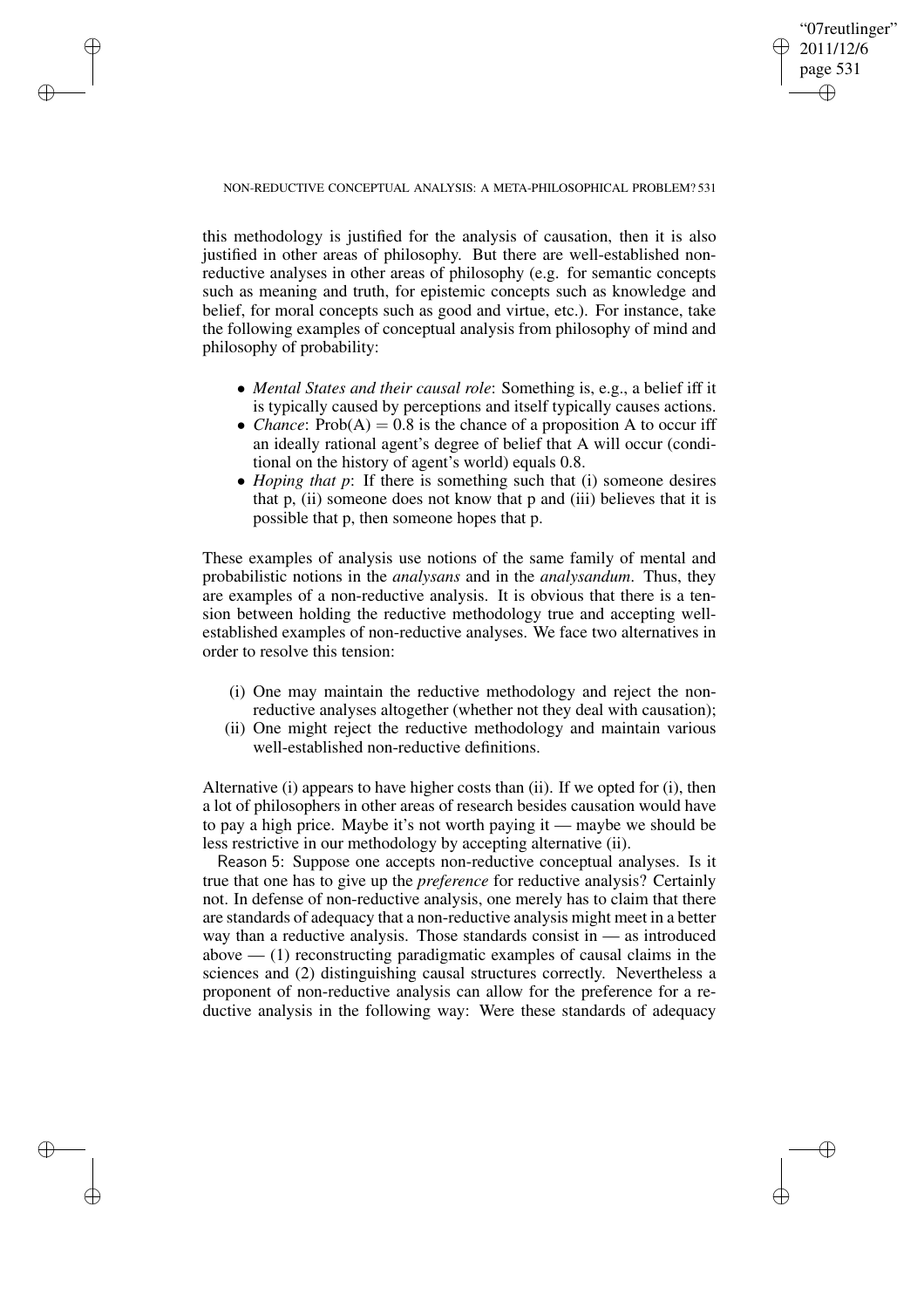"07reutlinger" 2011/12/6 page 532 ✐ ✐

✐

✐

### 532 ALEXANDER REUTLINGER

*equally* met by a reductive as well as by a non-reductive analysis, one would choose the reductive analysis. One reason not to buy Lewis' counterfactual theory is the fact that it struggles with the second standard (especially with respect to various scenarios of preemption).<sup>37</sup>

Reason 6: Having Reason 5 in mind one could ask: How do we test theories of causation? Again, we do so by asking whether and how the standards of adequacy are fulfilled. Being reductive or non-reductive does not seem to matter for passing these tests. Various non-reductive approaches can distinguish causal structures more successfully than, e.g., the Lewisian counterfactual theory of causation.<sup>38</sup> Thus, they are to be preferred on these grounds.

Reason 7: The reason for accepting a non-reductive analysis of causation is due to the standard of reconstruction paradigmatic causal claims in scientific practice. Cartwright and Woodward define causation relative to models that represent the relevant causal factors for a phenomenon (e.g., lung cancer). In the sciences one finds very restricted (i.e. abstract and/or idealized) models of phenomena (for instance, the Mundell-Flemming model or the Solow-Model in economics).<sup>39</sup> It is a characteristic of these models to include information about other relevant factors besides the causal factors X and Y in question. I think it is an advantage of non-reductive analyses to capture these properties of scientific representation.

Notice that Lewis' reductive approach seems to have to pay a price at this point: Lewis cannot refer straightforwardly to causal information about other relevant factors. Instead Lewis substitutes information about other causal factors by a rather complicated and vague similarity ranging over *acausally described* possible worlds. (See Lewisian Semantics in section 2.)

Reason 8: Some proponents<sup>40</sup> of Bayesian Nets correctly observe that there are (at least) two kinds of theories of causation: (1) the methodology of causal inference and (2) the conceptual analysis of causation.

These philosophers and scientists claim that these two theories of causation do not have equal rights: They think that algorithms for causal inference

<sup>38</sup> See Fn. 35.

<sup>39</sup> See, e.g., Frigg & Hartmann (2006) and Frigg (forthcoming).

<sup>40</sup> See Scheines (1997), Spirtes, Glymour & Scheines (2000) and Reiss (2006).

✐

✐

✐

 $37$  See Collins, Hall & Paul (2004b) for a detailed list of counterexamples (most importantly various scenarios of preemption and probabilistic causation). See Cartwright (1983), Hitchcock (2001), Woodward (2003) and Halpern & Pearl (2005) for non-reductive account that propose convincing treatments for those counterexamples to Lewisian counterfactual theories of causation.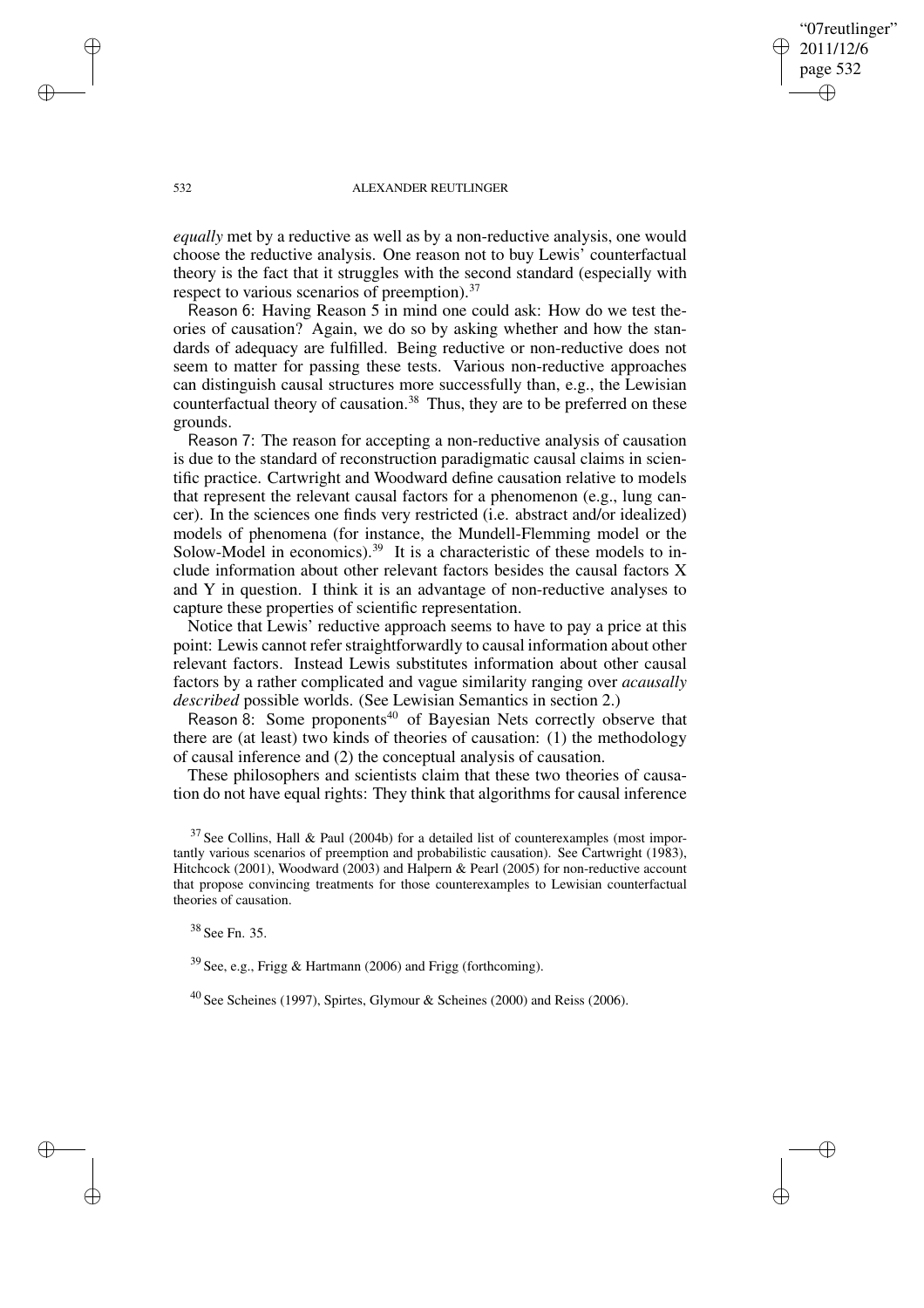✐

### NON-REDUCTIVE CONCEPTUAL ANALYSIS: A META-PHILOSOPHICAL PROBLEM? 533

should *replace* the time-honored philosophical enterprise of conceptual analysis. Following this idea would rule out reductive as well as non-reductive analysis.

But we may disagree that these projects could replace one another: Discovering causes and clarifying concepts (that might be used in the methodology of causal inference) seem to be entirely different projects. Techniques of causal inference are part of methodology to discover causal relations and — reductive as well as non-reductive — conceptual analysis belong to philosophy. Moreover, methodology of discovery and conceptual analysis do not seem to be substitutes. Their relationship is better understood as complementary. On the one hand, Woodward describes the relation of analysis and causal inference adequately as: It is the task of analysis 'to provide an account of the meaning or content of just those qualitative causal notions that Pearl (and perhaps Spirtes et al.) take as primitive.' <sup>41</sup> The project of researchers as Pearl and Spirtes, Glymour and Scheines is to develop methods in order to discover causal relations. Coherence with methods of causal inference is required for any analysis of causation by the second standard of adequacy (i.e. reconstructing paradigmatic causal claims from scientific practice). On the other hand, the clarification of the central concepts of causal modeling might be of use for the methodologists. Thus, it seems that both theories of causation can peacefully and productively coexist.

There is also some evidence for the peaceful and productive coexistence from the debate on both theories of causation: Some philosophers and scientists engage in methodology of causal inference *as well as* in conceptual analysis.<sup>42</sup>

However, distinguishing two theories of causation and believing that they can peacefully and productively coexist does neither commit us to the reductive nor to the non-reductive brand of conceptual analysis. On the other hand, if one gives up analysis and replaces it by methods of causal inference, then the issue of a reductive or non-reductive methodology for analysis does naturally not arise. Either way methods of causal inference cannot directly decide whether one should accept non-reductive analysis.

To sum up this section, I have provided eight reasons for the easy answer to the objection presented in section 4. The most important result is: Nonreductive analysis can be defended against being viciously circular. Whether one is satisfied with a non-reductive analysis à la Woodward and Cartwright

<sup>41</sup> Woodward (2003: 38).

✐

✐

✐

✐

<sup>42</sup> See Pearl (2000), Halpern & Pearl (2005) and Spohn (2006).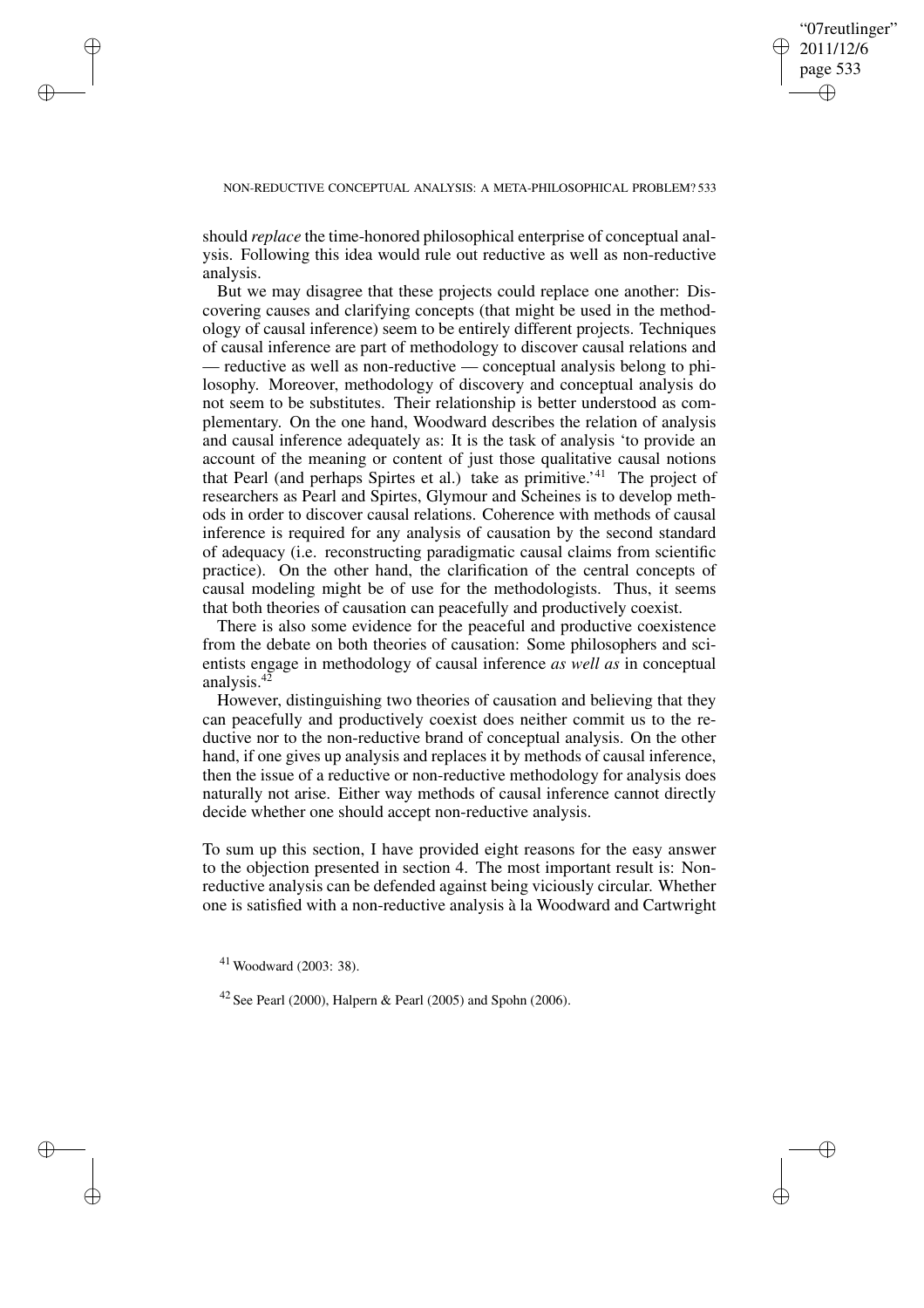### "07reutlinger" 2011/12/6 page 534 ✐ ✐

✐

✐

#### 534 ALEXANDER REUTLINGER

depends on the same standards that are applied to a reductive analysis of causation.

### 7. *Conclusion*

I started from Russell's and Carnap's concerns about the unclear concept of causation. Russell's claim that nothing in scientific practice satisfies the description of being a cause seems too strong, because causal vocabulary is used at least in the special sciences. Carnap's strategy to analyse 'causation' as an accepted part of scientific language seems more adequate. Along with the task of analyzing causation comes a reductive constraint on the analysis. One of the orthodox theories of causation is David Lewis' counterfactual theory. It is also a paradigm case of a reductive analysis. But there are also theories of causation on the market that violate the reductive methodology. Woodward's and Cartwright's theories of causation are paradigm cases of non-reductive analyses. The objection against a non-reductive methodology is obvious: The non-reductive analysis of causation is trivial because it is viciously circular and, thus, it is of no use. I doubt that this objection is justified. I have argued for the thesis that one can accept a non-reductive analysis of causation quite happily. Most importantly non-reductive approaches can be defended against the objection that they are viciously circular. A viciously circular analysis is no analysis at all. But since we can distinguish viciously circular analyses from non-reductive ones, the latter qualify as serious attempts to clarify the meaning of causal notions. I have provided eight reasons to belief that these non-reductive theories are acceptable. The result of these eight reasons is basically that the non-reductive character of an analysis does *not* prevent that an analysis satisfies two standards of adequacy for conceptual analysis: (1) The analysis may apply to paradigmatic causal claims in the sciences (and also in everyday contexts). (2) The analysis may distinguish correctly between intuitively different causal structures. Reductive as well as non-reductive analyses are tested by the same standards. I dare to conclude that one can accept a non-reductive analysis of causation as long as there is no reductive analysis that meets both standards of adequacy of conceptual analysis equally well.

> University of Münster University of Cologne Germany E-mail: Alexander.Reutlinger@uni-muenster.de areutlin@smail.uni-koeln.de

✐

✐

✐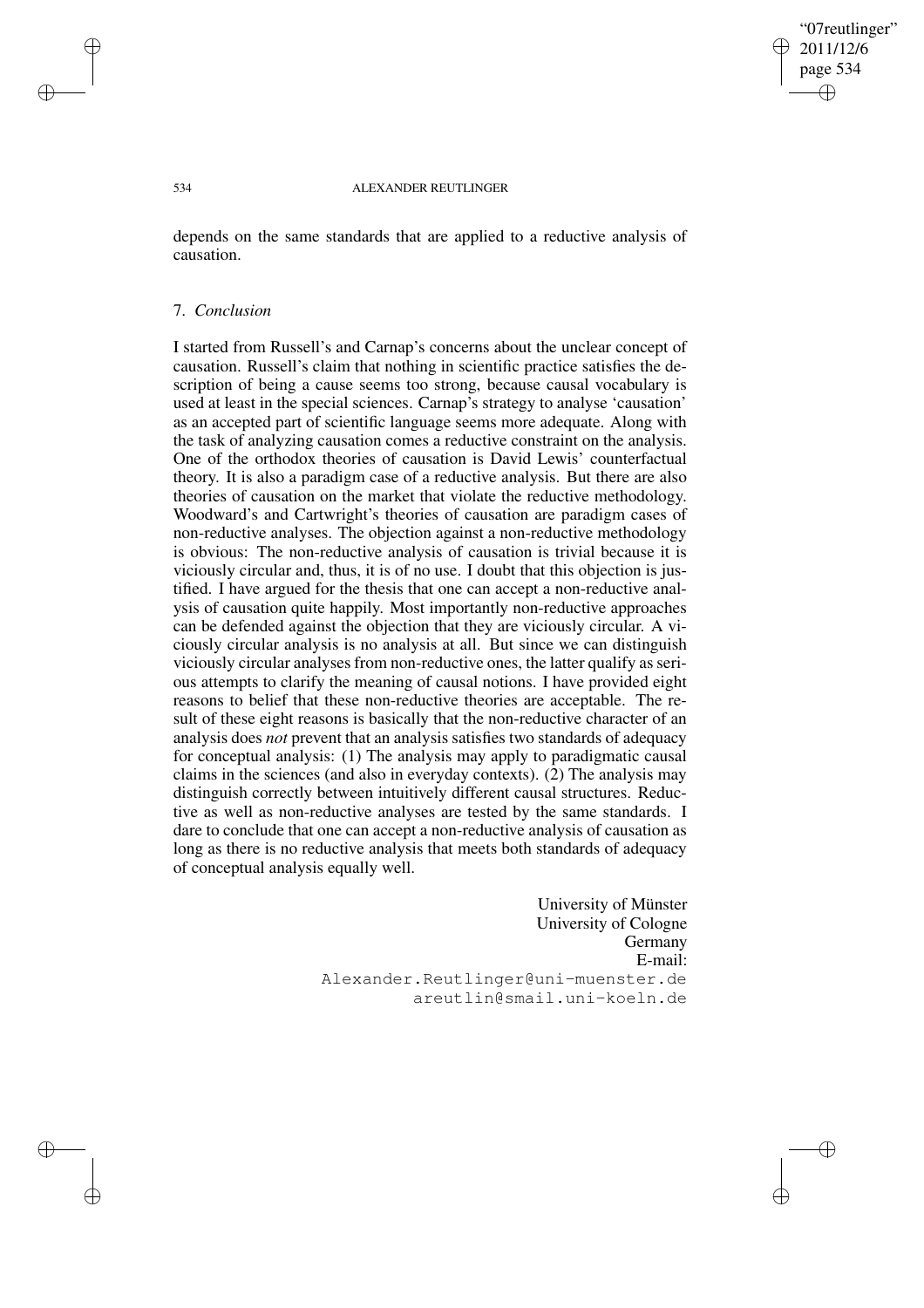"07reutlinger" 2011/12/6 page 535 ✐ ✐

✐

✐

NON-REDUCTIVE CONCEPTUAL ANALYSIS: A META-PHILOSOPHICAL PROBLEM? 535

# **REFERENCES**

✐

✐

✐

- Carnap, Rudolf (1966): *An Introduction to the Philosophy of Science*, New York: Dover Publications.
- Cartwright, Nancy (1983): 'Causal Laws and Effective Strategies', in: Cartwright (1983): *How the Laws of Physics Lie*, Oxford: Clarendon Press, 21–43.
- Collins, John, Ned Hall & Laurie A. Paul (eds) (2004a): *Causation and Counterfactuals*, Cambridge (MA): MIT Press.
- Collins, John, Hall, Ned & Paul, Laurie A. (2004b): 'Counterfactuals and Causation. History, Problems and Prospects', in: Collins, Hall & Paul (2004a), 1–58.
- Frigg, Roman (2010): 'Models and Fiction', *Synthese* 172, 251–268.
- Frigg, Roman & Hartmann, Stephan (2006): 'Models in Science', *The Stanford Encyclopedia of Philosophy*.
- Glock, Hans-Johann (2003): *Quine and Davidson on Language, Thought and Reality*, Cambridge, Cambridge University Press.
- Halpern, Joseph & Pearl, Judea (2005): "Causes and Explanations: A Structural-Model Approach. Part I: Causes", *British Journal for the Philosophy of Science* 56, 843–887.
- Hitchcock, Christopher (2001): "The Intransitivity of Causation Revealed in Equations and Graphs", *The Journal of Philosophy* 98, 273–299.
- Hitchcock, Christopher (2006): 'Conceptual Analysis Naturalized: A Methodological Case Study', *The Journal of Philosophy*, Vol. CIII, No. 9, 427–451.
- Hitchcock, Christopher & Woodward, James (2003): 'Explanatory Generalizations, Part I: A Counterfactual Account', *Nous* 37.1, 1–24.
- Jackson, Frank (1998): *From Metaphysics To Ethics. A Defense of Conceptual Analysis*, Oxford: Clarendon Press.
- Ladyman, James & Ross, Don (2007): Everything Must Go: Metaphysics Naturalized, Oxford: Oxford University Press.
- Lewis, David (1973a): *Counterfactuals*, Oxford: Blackwell.
- Lewis, David (1973b): 'Causation', in: Lewis (1986), 159–172.
- Lewis, David (1979): "Counterfactual Dependence and Time's Arrow", in: Lewis (1986), 32–51.
- Lewis, David (1986): *Philosophical Papers II*, Oxford: Oxford University Press.
- Lewis, David (2004): "Causation as influence", in: Collins, John et al. (ed.) (2004).
- Mach, Ernst (1980): *Erkenntnis und Irrtum*, Darmstadt: Wissenschaftliche Buchgesellschaft.